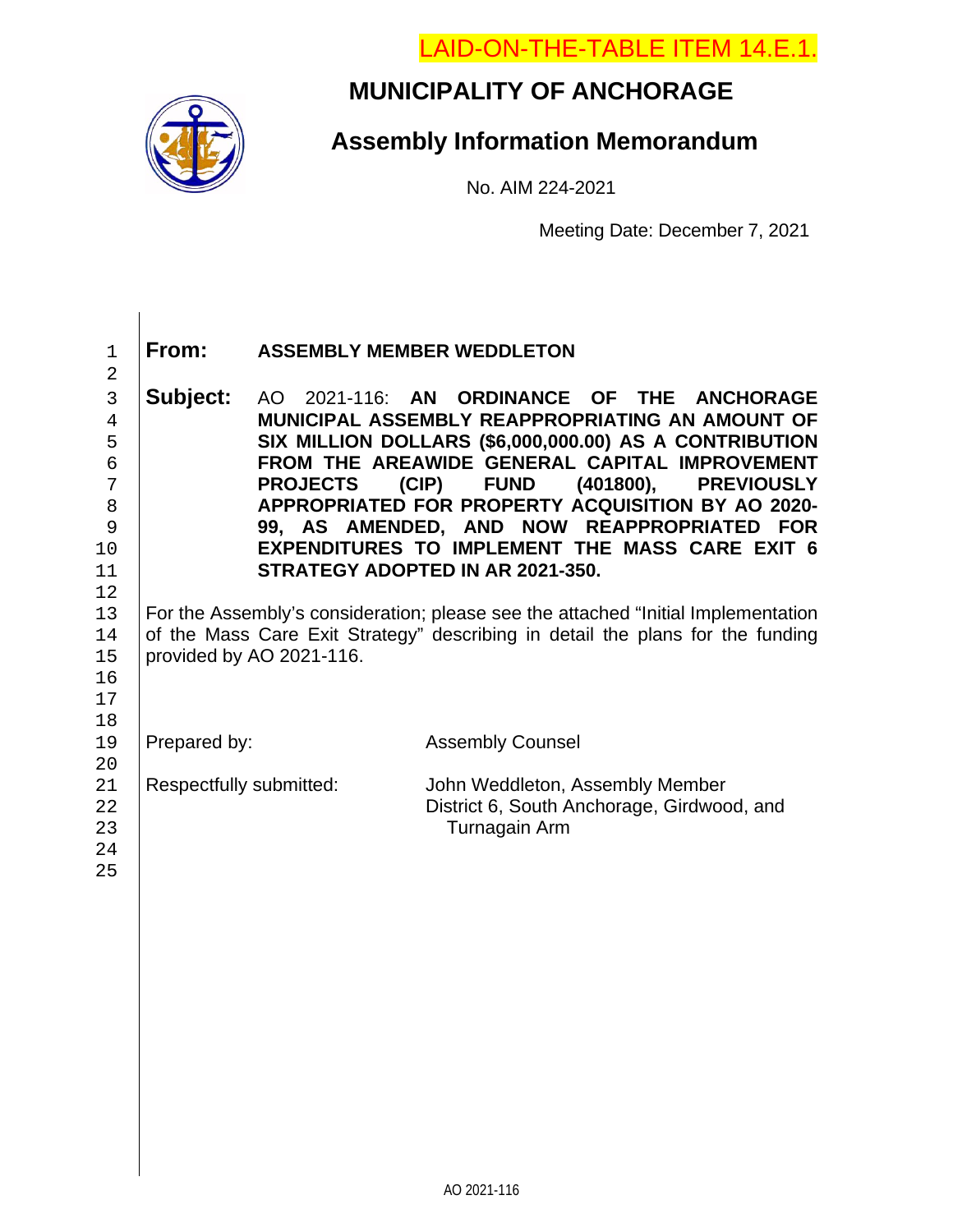# INITIAL IMPLEMENTATION OF THE MASS CARE EXIT STRATEGY - AO 2021-116

AR 2021-350 adopted a mass care exit strategy, which identified a 5-prong approach that includes 1) Medical Convalescence, 2) Workforce Housing and Permanent Supportive Housing, 3) Adult Navigation and Shelter, 4) Special Population Shelter with navigation, and 5) Substance Misuse Treatment.

AO 2021-116 provides an initial investment by the Municipality of \$6 million dollars to be leveraged with philanthropic investments. This secures the public private partnership funding the client community approach to exiting mass care and providing long term services. These funds come from the roughly \$11 million in the CIP allocation from AO2020-99.

## These leveraged funds allow for the following either directly or through coordinated efforts:

## Directly funded by AO 2021-116:

### 1. Purchase of the Sockeye Hotel for a Medical Convalescence Facility for up to 120 clients . (\$2M)

- Services will include personal care assistance (PCA/PCS) to help clients with activities of daily living - toileting, bathing, basic hygiene. - Assist clients to become Medicaid eligible for PCA/PCS services or assisted living homes.

- Operational dollars are a combination of FEMA during mass care draw down and then alcohol tax/AHD operating dollars, Medicaid and philanthropy.

- Property initially held through agreement with JL Properties.

### 2. Purchase of the Barrett Hotel for Workforce and Permanent Supportive Housing for up to 120 clients. (\$1.2M)

- Partnership with existing providers of permanent supportive housing, which is a program that will pay for client rent and supportive services. - Workforce micro units funded by Emergency Rental Assistance set aside for shelter to lease. Lease payments will pay for overall property management and light touch case management.

- Workforce micro units also eligible for housing voucher placements.

### 3. Funding for the design or design/manufacture of the Single Adult Navigation Center with Shelter for up to 200 clients with a 130 surge capacity at Tudor and Elmore. (\$2.8M)

- Design contract will be awarded via the RFP process. RFP scheduled to be issued December 9, 2021 with responses due by January 17, 2022. - Design or a design/manufacture contract will require Assembly

approval.

- Potential construction capital dollars available through the approximately \$5 million remaining in the CIP fund previously appropriated in AO 2020-99.

# **Ordinance Highlights**

• Medical **Convalescence** location identified with up to 120 clients and under contract for purchase.

• 93 units of Workforce and Permanent Supportive Housing

• Utilizes a Funders Collaborative to hold funds from all sources

• Leverages other investments in the overall strategy to address homelessness in Anchorage